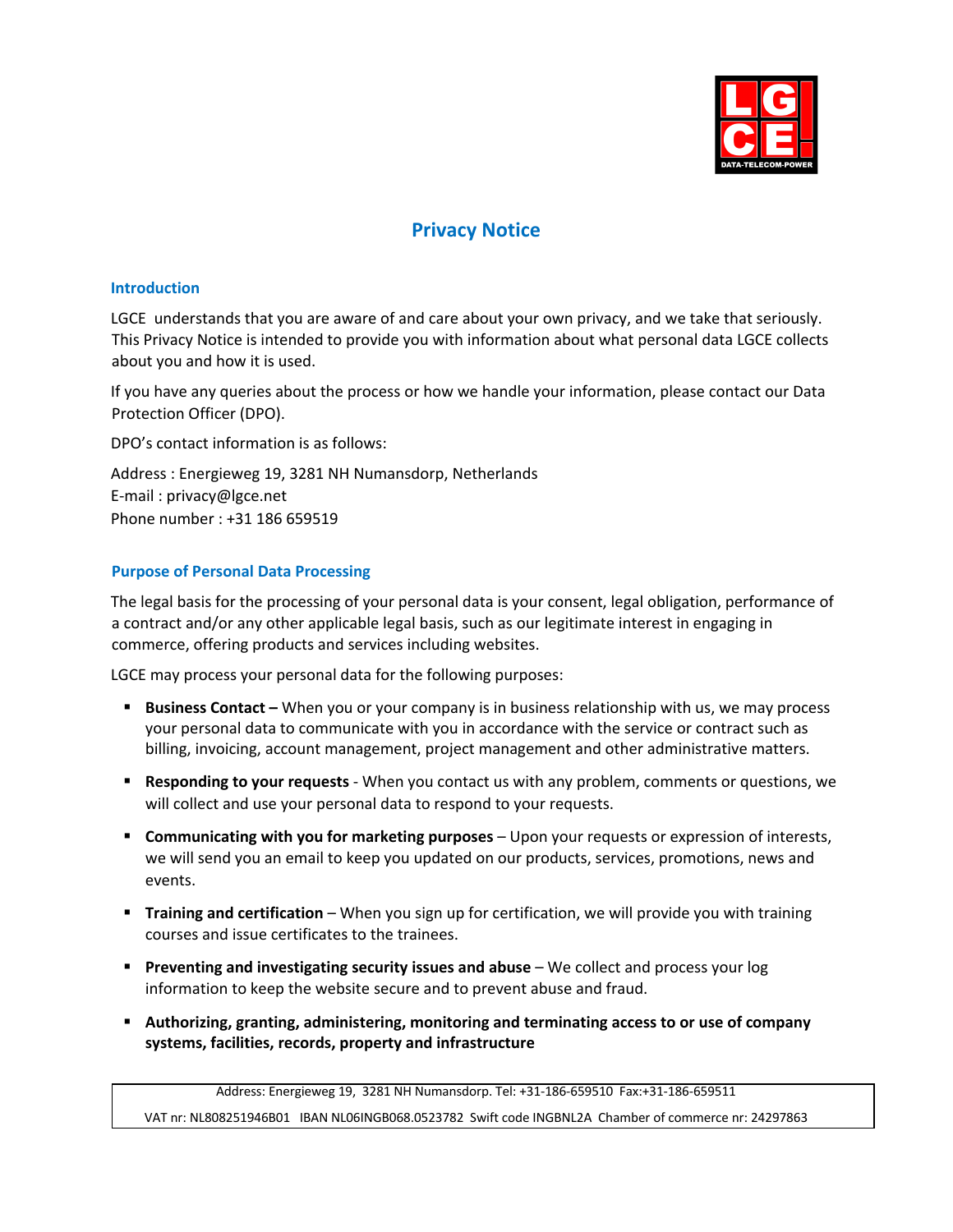

§ **Problem resolution, internal investigations, auditing, compliance, risk management and security purposes** 

## **Categories of Personal Data**

We do not collect more information than we need to fulfill our stated purposes and will not retain it for longer than is necessary.

LGCE may collect and use the following information:

- **Contact information** We may collect contact information such as name, company name, e-mail address and phone number to communicate with you in accordance with contract or any service you have requested.
- § **Requests** We may collect your contact information and details of your comments, requests and questions to respond.
- **Activity records** When you participate in activity such as training, certification and events, we may collect your contact information and the information of program, training, certificate or activities in which you participated.

The information we ask for is necessary for the stated purposes. It might affect the stated purposes if you don't provide the personal data we ask for.

## **Collection of Personal Data**

We collect your personal data directly from you but in certain circumstances we may also collect personal data from third parties such as your employer or agents/partners when it is relevant to the stated purposes.

## **Provision of Personal Data**

We may share and disclose your information to third party such as logistics companies in accordance with contracts or any service you have requested, and in compliance with applicable law and legal process.

We may share data about customers, attendees, visitors, partners or contractors with third party service providers who provide products/services on our behalf. These service providers may, for example, provide IT services or technical service support on our behalf. We have contracts in place with those service providers. This means that they cannot do anything with your personal data unless we have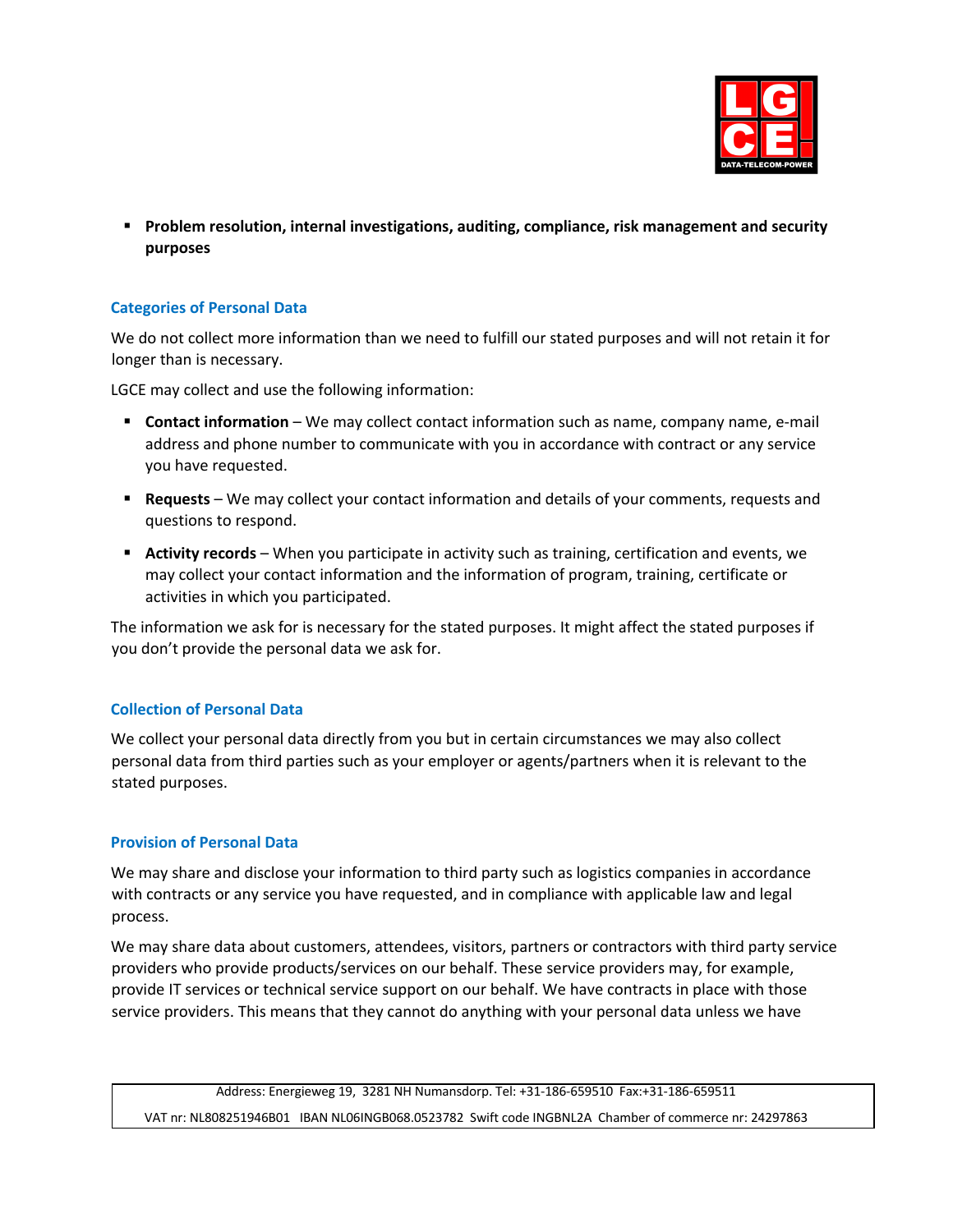

instructed them to do it. They will not share your personal data with any organization apart from us. They will hold it securely and retain it for the period we instruct.

We may also share or disclose your data when required by law or to respond to legal process; to protect the rights, property or safety of individual; to protect our rights, property or safety; to maintain security.

## **Retention of Personal Data**

We will retain your information only for as long as is necessary for the stated purposes. We will retain and use your information to the extent necessary to comply with our legal obligations (for example, if we are required to retain your information to comply with applicable tax/revenue laws), resolve disputes, and enforce our agreements.

#### **Data Subject Rights**

The European Union's General Data Protection Regulation and other countries' privacy laws provide certain rights for data subjects ("You").

If you wish a confirmation that we are processing your personal data, or to have access to the personal data we may have about you, please contact us at privacy@lgce.net.

You may also request information about: the purpose of the processing; the categories of personal data concerned; who else might have received the data from us; what the source of the information was (if you didn't provide it directly to us); and how long it will be stored. You have a right to correct (rectify) the record of your personal data maintained by us if it is inaccurate. You may request that we erase that data or cease processing it, subject to certain exceptions. You may obtain a copy of your personal data being processed in automated means, subject to certain exceptions.

When we process your personal data upon your consent, you can withdraw your consent at any time at privacy@lgce.net.

Reasonable access to your personal data will be provided at no cost to data subjects upon request made to us at privacy@lgce.net. If access cannot be provided within a reasonable time frame, we will provide you with a date when the information will be provided. If for some reason access is denied, we will provide an explanation as to why access has been denied.

#### **Complaints or Queries**

We take any complaints we receive about this very seriously. We encourage people to bring it to our attention if they think that our collection or use of information is unfair, misleading or inappropriate. We would also welcome any suggestions for improving our procedures.